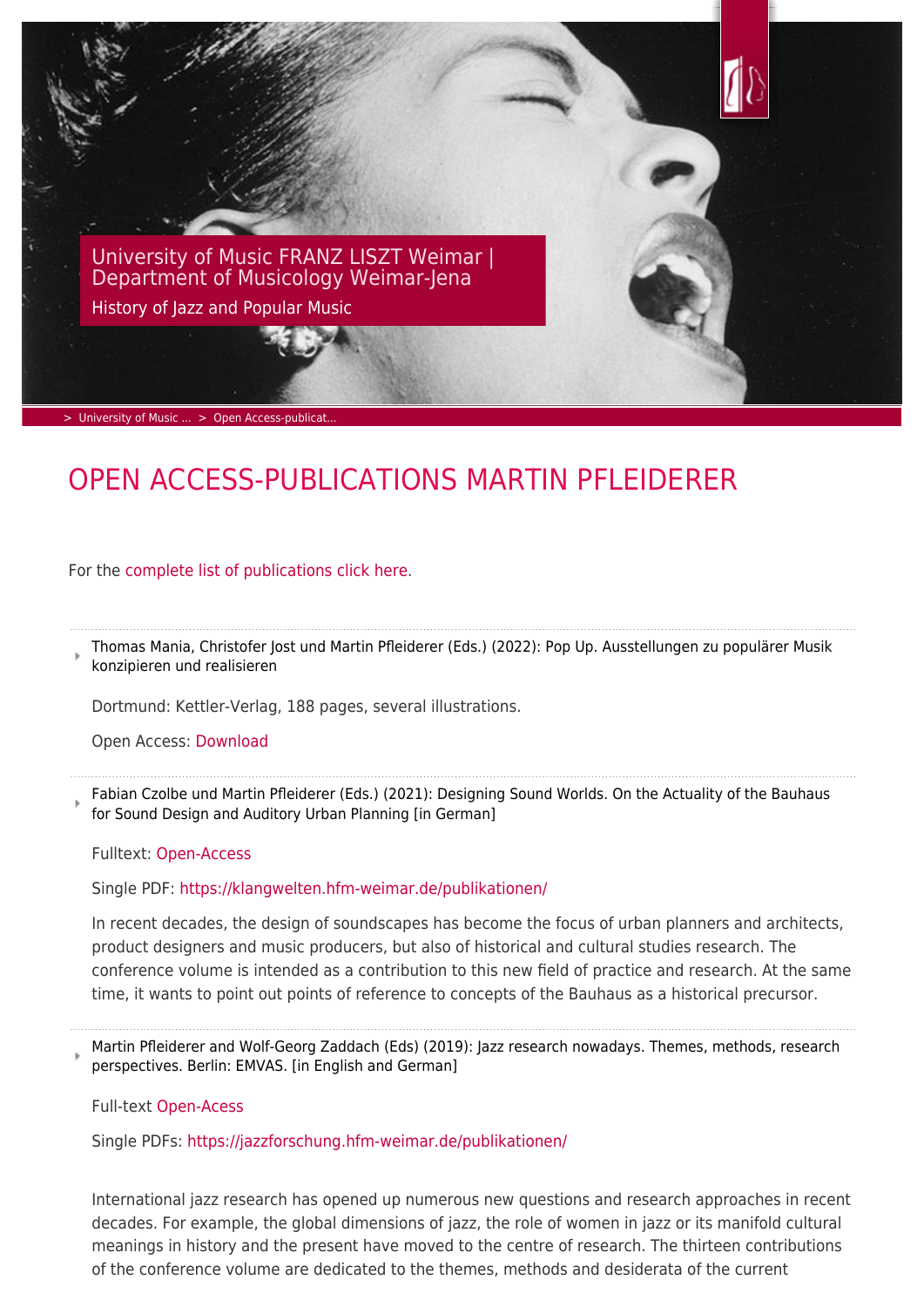scientific debate on jazz. In addition, perspectives of artistic research in jazz and the education of jazz musicians and researchers are discussed.

Martin Pfleiderer, Klaus Frieler, Jakob Abeßer, Wolf-Georg Zaddach, Benjamin Burkhart (Eds.) (2017): Inside the Jazzomat. New Perspectives for Jazz Research: Mainz: Schott Campus.

Free download: [schott-campus.com/jazzomat/](http://schott-campus.com/jazzomat/)

The Jazzomat Research Project takes up the challenge of jazz research in the age of digitalisation. It intends to open up a new field of analytical exploration by providing computational tools as well as a comprehensive corpus of improvisations with MeloSpyGUI and the Weimar Jazz Database. This volume presents the main concepts and approaches of the ongoing project including several case studies that demonstrate how these approaches can be included in jazz analysis in various ways.

Martin Pfleiderer (2006): Rhythm: psychological, theoretical and style analytical aspects of popular music [in German]

[Einführung, S. 7-13.](https://www.hfm-weimar.de/fileadmin/jazz_pop/publikation/rhy_kapitel_1.pdf)

[Populäre Musik und Rhythmus. Fragestellungen, Forschungsansätze, Methoden, S. 15-34.](https://www.hfm-weimar.de/fileadmin/jazz_pop/publikation/rhy_kapitel_2.pdf)

[Rhythmustheorien, S. 113-164](https://www.hfm-weimar.de/fileadmin/jazz_pop/publikation/rhy_kapitel_4.pdf)

[Rhythmus in der populären Musik Europas und Nordamerikas, S. 165-244.](https://www.hfm-weimar.de/fileadmin/jazz_pop/publikation/rhy_kapitel_5.pdf)

[Zusammenfassung und Ausblick, S. 329-338.](https://www.hfm-weimar.de/fileadmin/jazz_pop/publikation/rhy_kapitel_8.pdf)

[Glossar, S. 339-355](https://www.hfm-weimar.de/fileadmin/jazz_pop/publikation/rhy_glossar.pdf)

[Literatur, S. 357-383](https://www.hfm-weimar.de/fileadmin/jazz_pop/publikation/rhy_literatur.pdf)

[Inhaltsübersicht, S. 384-387](https://www.hfm-weimar.de/fileadmin/jazz_pop/publikation/rhy_inhaltsuebersicht.pdf)

This book was published by transcript Bielefeld, 2006. It is posted here by permission of transcript Verlag for personal use only, not for redistribution. <https://doi.org/10.14361/9783839405154>

Martin Pfleiderer, Tilo Hähnel, Katrin Horn, Christian Bielefeldt (Ed.) (2015): Voice, culture, identity : vocal expression in popular music of the USA, 1900-1960 [in German]

[Inhalt, S. 5-6](https://www.hfm-weimar.de/fileadmin/jazz_pop/publikation/stimme_inhalt.pdf)

[Martin Pfleiderer, Zur Einführung, S. 9-21](https://www.hfm-weimar.de/fileadmin/jazz_pop/publikation/stimme_einfuehrung.pdf) [doi.org/10.14361/9783839430866-intro](https://doi.org/10.14361/9783839430866-intro)

[Martin Pfleiderer, »Sh-Boom«. Die Gesangsgruppen, S. 425-452](https://www.hfm-weimar.de/fileadmin/jazz_pop/publikation/stimme_gesangsgruppen.pdf) [doi.org/10.14361/9783839430866-014](https://doi.org/10.14361/9783839430866-014)

[Martin Pfleiderer, Nachwort, S. 453-456](https://www.hfm-weimar.de/fileadmin/jazz_pop/publikation/stimme_nachwort.pdf)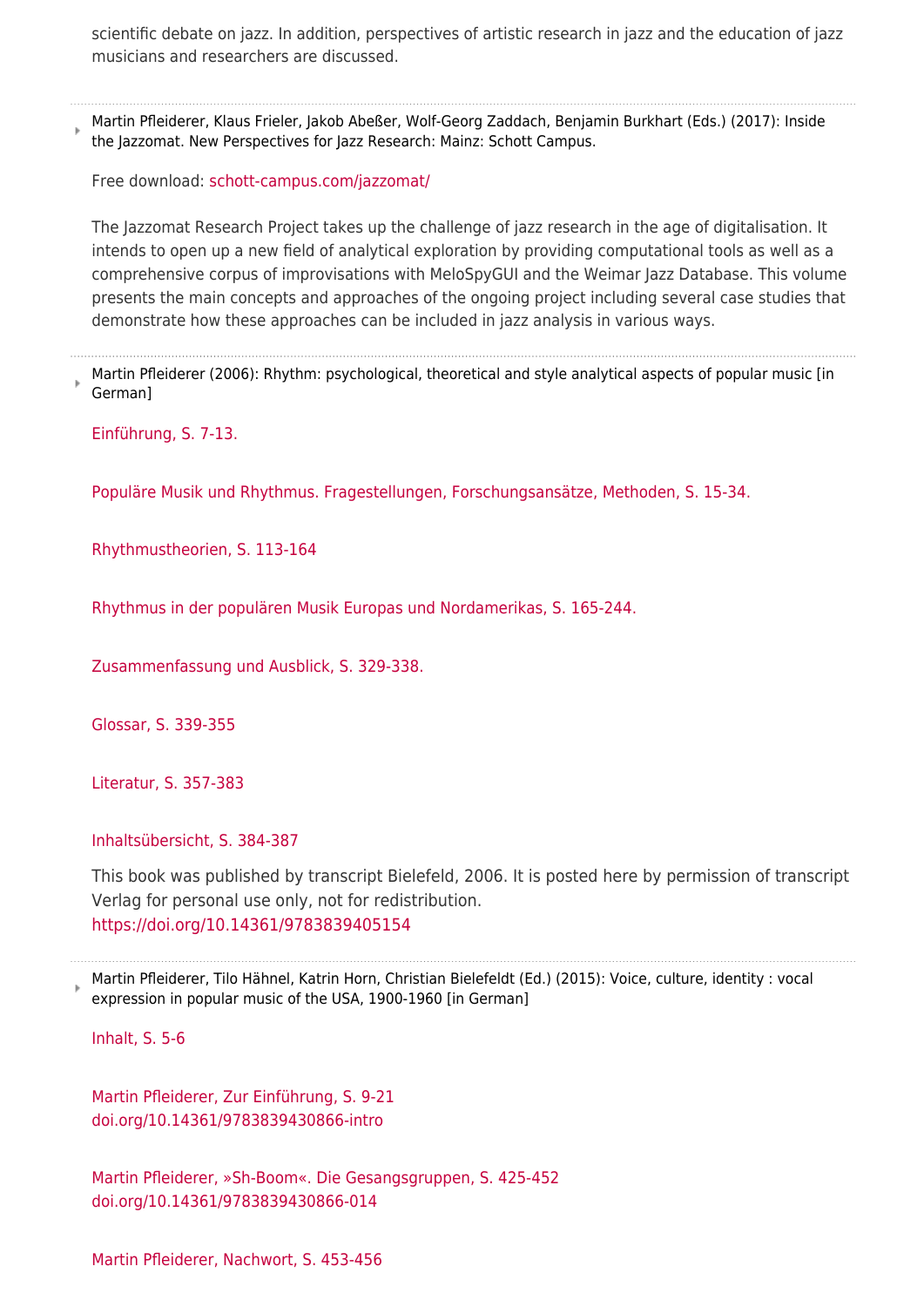[doi.org/10.14361/9783839430866-015](https://doi.org/10.14361/9783839430866-015)

[Glossar, S. 459-466](https://www.hfm-weimar.de/fileadmin/jazz_pop/publikation/stimme_glossar.pdf)

[Bibliografie, S. 471-493](https://www.hfm-weimar.de/fileadmin/jazz_pop/publikation/stimme_bibliografie.pdf)

The book was published by transcript Bielefeld, 2015. It is posted here by permission of transcript Verlag for personal use only, not for redistribution.

<https://doi.org/10.14361/9783839430866>

#### **Contributions to books and journals (German)**

Klangwelten gestalten. Zur Einführung, in: Klangwelten gestalten. Zur Aktualität des Bauhauses in Sound Design und auditiver Stadtplanung, ed. by Fabian Czolbe and Martin Pfleiderer, Berlin: Mensch und Buch Verlag 2021, pp. 9-20. [pdf](https://klangwelten.hfm-weimar.de/wp-content/uploads/2021/02/Klangwelten_Pfleiderer.pdf)

New Jazz Studies und die Jazzforschung heute, in: Jazzforschung heute. Themen, Methoden, Perspektiven, ed. by Martin Pfleiderer and Wolf-Georg Zaddach, Berlin: EMVAS 2019, pp. 283-310. [pdf](https://jazzforschung.hfm-weimar.de/wp-content/uploads/2019/06/JazzforschungHeute2019_Pfleiderer-New-Jazz-Studies-Jazzforschung.pdf)

Improvisieren als performative Praxis. Zugänge und Forschungsperspektiven, in: Pop weiter denken. Neue Anstöße aus Jazz Studies, Philosophie, Musiktheorie und Geschichte (= Beiträge zur Popularmusikforschung 44), ed. by Ralf von Appen and André Doehring, Bielefeld: transcript 2018, pp. 11-29. [pdf](http://geb.uni-giessen.de/geb/volltexte/2020/15273/pdf/Popularmusikforschung44_03_Pfleiderer.pdf)

Geschichtsschreibung populärer Musik im Vergleich, in: Geschichte wird gemacht. Zur Historiographie populärer Musik (= Beiträge zur Popularmusikforschung, Vol. 40), ed. by Dietrich Helms and Thomas Phleps, Bielefeld: [transcript](http://www.transcript-verlag.de/978-3-8376-2510-3/geschichte-wird-gemacht?c=761) 2014, pp. 81-101. [pdf](http://geb.uni-giessen.de/geb/volltexte/2016/11895/pdf/Popularmusikforschung40_05_Pfleiderer.pdf)

with Tilo Hähnel und Tobias Marx: Methoden zur Analyse der vokalen Gestaltung populärer Musik, in: Samples. Online-Publikationen der Gesellschaft für Popularmusikforschung / German Society for Popular Music Studies e.V., 12 (2014). [pdf](http://vg05.met.vgwort.de/na/87f5f347708d46669cbb90c9a687ab25?l=http://www.gfpm-samples.de/Samples12/haehneletal.pdf)

Jazz und Popular Music Studies. Konzepte, Fragestellungen, Perspektiven, Antrittsvorlesung der Professur für Geschichte des Jazz und der populären Musik an der Hochschule für Musik FRANZ LISZT Weimar am 24.10.2012, Online-Publikation. [pdf](http://www.hfm-weimar.de/fileadmin/Jazz_Pop/Publikation/Antrittsvorlesung_Pfleiderer.pdf)

"Come inna mi ramping shop". Slackness und Schwulenhass in der jamaikanischen und deutschen Dancehall, in: Thema Nr. 1. Sex und populäre Musik (= Beiträge zur Popularmusikforschung, Vol. 37), ed. by Dietrich Helms und Thomas Phleps, Bielefeld: transcript 2011, pp. 165-187. [pdf](http://geb.uni-giessen.de/geb/volltexte/2012/8959/pdf/Popularmusikforschung37_165_188.pdf)

Dimensionen der Groove-Erfahrung. Eine empirische Studie, in: PopScriptum. Schriftenreihe herausgegeben vom Forschungszentrum Populäre Musik der Humboldt-Universität zu Berlin, 11 (2010), [html,](http://www2.hu-berlin.de/fpm/popscrip/themen/pst11/pst11_pfleiderer.html) [pdf](http://www2.hu-berlin.de/fpm/popscrip/themen/pst11/pst11_pfleiderer.pdf)

Brown Sugar. Tendenzen im Rhythm'n'Blues, in: Cut and paste. Schnittmuster populärer Musik der Gegenwart (= Beiträge zur Popularmusikforschung, Vol. 34), ed. by Dietrich Helms und Thomas Phleps, Bielefeld: transcript 2006, pp. 47-60. [pdf](http://geb.uni-giessen.de/geb/volltexte/2010/7557/pdf/Popularmusikforschung_34_S47_60.pdf)

Gestaltungsmittel populärer Musik. Versuch einer Systematik, in: Samples. Notizen, Projekte und Kurzbeiträge zur Popularmusikforschung, 2, 2003, pp. 18-29. [pdf](http://aspm.ni.lo-net2.de/samples-archiv/Samples2/pfleidep.pdf).

Sound. Anmerkungen zu einem populären Begriff, in: Pop Sounds. Klangtexturen in der Pop- und Rockmusik. Basics - Stories - Tracks, ed. by Thomas Phleps und Ralf van Appen, Bielefeld: [transcript](http://www.transcript-verlag.de/ts150/ts150.htm) 2003, pp. 19-29. [pdf](https://www.hfm-weimar.de/fileadmin/jazz_pop/publikation/pfleidererpopsounds.pdf)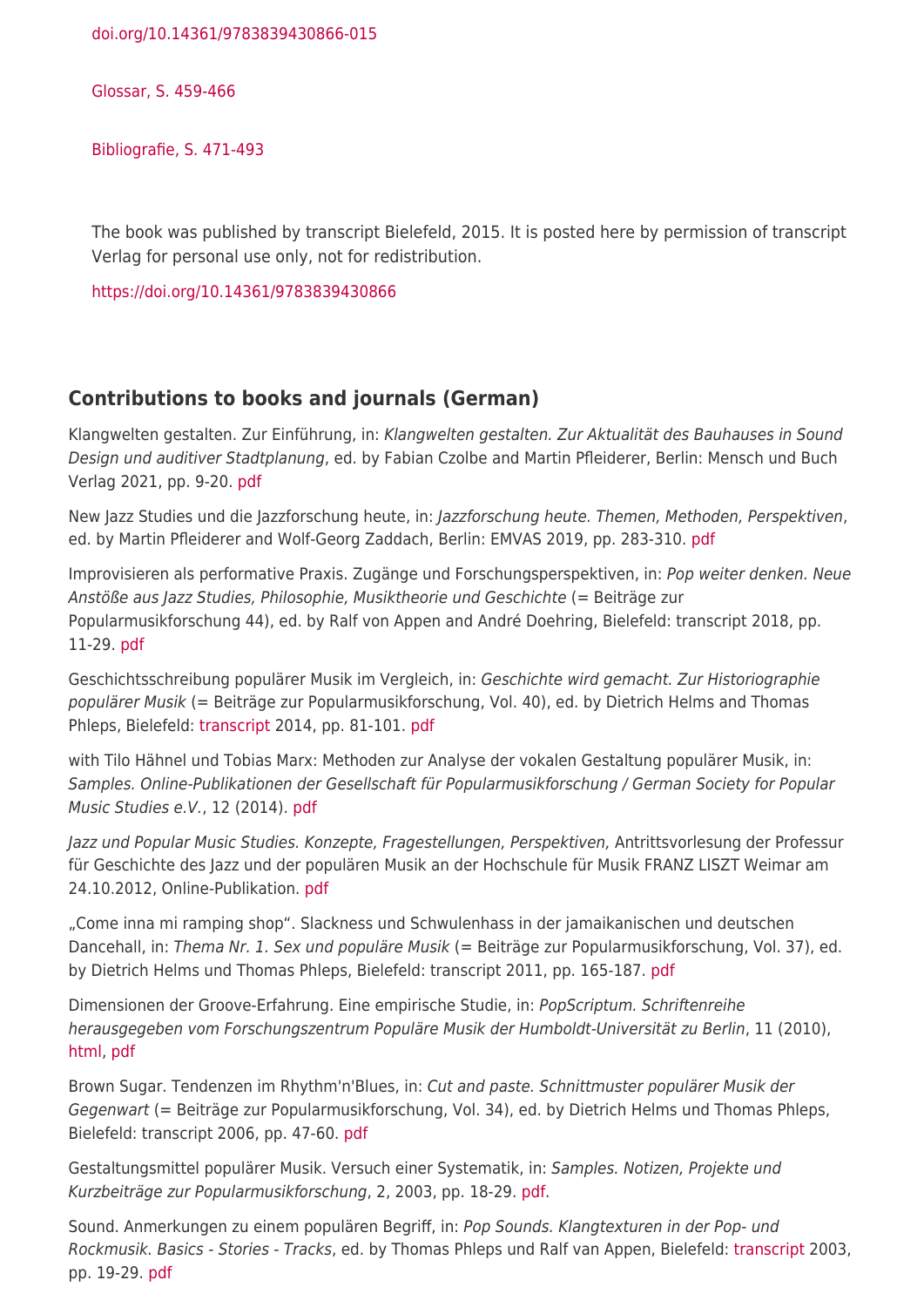Riddim & Sound. Dub Reggae und Entwicklungen der neueren Popularmusik, in: Populäre Musik im kulturwissenschaftlichen Diskurs II. Beiträge zur Popularmusikforschung 27/28, ed. by Thomas Phleps, Karben: Coda 2001, pp. 99-113. [pdf](http://geb.uni-giessen.de/geb/volltexte/2008/5199/pdf/Popularmusik-27_28-S99-114.pdf)

"Here Comes the Drumz". Zu Entwicklung und musikalischen Merkmalen von Drum'n'Bass, in: Erkenntniszuwachs durch Analyse. Populäre Musik auf dem Prüfstand, Beiträge zur Popularmusikforschung 24, ed. by Helmut Rösing and Thomas Phleps, Karben: CODA 1999, pp. 27-48. [pdf](http://geb.uni-giessen.de/geb/volltexte/2008/5345/pdf/PfleidererMartin_S27-48.pdf)

Der kollektive Improvisationsstil des Art Ensemble of Chicago. Ein Beitrag zur musikalischen Analyse in der Popularmusikforschung, in: Grundlagen - Theorien - Perspektiven, Beiträge zur Popularmusikforschung 14, ed. by Helmut Rösing, Baden-Baden 1994, pp. 47-62. [pdf](http://geb.uni-giessen.de/geb/volltexte/2008/5237/pdf/Popularmusik-14_S47-62.pdf)

## **Contributions to books and journals (English):**

Beyond major and minor? The tonality of popular music after 1960, in: Samples. Online-Publikationen der Gesellschaft für Popularmusikforschung / German Society for Popular Music Studies e.V., Vol. 17 (2019), ed. by Eva Krisper, Eva Schuck, Ralf von Appen and André Doehring. [pdf](http://www.gfpm-samples.de/Samples%2017/Pfleiderer.pdf)

Soul Rebels and Dubby Conquerors. Reggae and Dancehall Music in Germany in the 1990s and Early 2000s, in: Popular Music 37, 1 (2018), pp. 81-99. [pdf,](https://www.cambridge.org/core/services/aop-cambridge-core/content/view/46C11835CBB666D555E18855A9E570D3/S0261143017000587a.pdf/soul_rebels_and_dubby_conquerors_reggae_and_dancehall_music_in_germany_in_the_1990s_and_early_2000s.pdf) [online](https://www.cambridge.org/core/journals/popular-music/article/soul-rebels-and-dubby-conquerors-reggae-and-dancehall-music-in-germany-in-the-1990s-and-early-2000s/46C11835CBB666D555E18855A9E570D3/core-reader)

Commentary on "Microtonal Analysis of 'Blue Notes' and the Blues Scale" by Court B. Cutting, in: Empirical Musicology Review, Vol. 13, No. 1-2, 2018, pp. 104-106. [pdf](http://emusicology.org/article/download/6595/5173)

Conflict, Vagueness, Dissolution. Challenges to Meter in Contemporary Jazz, in: Samples. Online publications of the Gesellschaft für Popularmusikforschung/ German Society for Popular Music Studies e. V., Vol. 16 (2018), ed. by Eva Krisper, Eva Schuck, Ralf von Appen and André Doehring. [pdf](http://www.gfpm-samples.de/Samples%2016/pfleiderer.pdf)

Popular music research in German-speaking countries (Germany, Austria and Switzerland) , in: IASMP@Journal. Online Journal of the International Association for the Study of Popular Music 2/1-2 (2011), pp. 46-50. [pdf](http://www.iaspmjournal.net/index.php/IASPM_Journal/article/download/571/577)

Vocal Pop Pleasures. Theoretical, Analytical and Empirical Approaches to Voice and Singing in Popular Music, in: IASMP@Journal. Online Journal of the International Association for the Study of Popular Music, 1/1 (2010). [pdf](http://www.iaspmjournal.net/index.php/IASPM_Journal/article/view/301/547)

with Christian Dittmar, Stefan Balke and Meinard Müller: A swingogram representation for tracking microrhythmic variation in jazz performances, in: Journal of New Music Research, 47/2 (2018), pp. 97-113. [online](https://www.tandfonline.com/doi/full/10.1080/09298215.2017.1367405)

with Stefan Balke, Christian Dittmar, Jakob Abeßer, Klaus Frieler and Meinard Müller: Bridging the Gap. Enriching YouTube Videos with Jazz Music Annotations, in: Frontiers in Digital Humanities 4 (2018). [online](https://www.audiolabs-erlangen.de/content/05-fau/professor/00-mueller/03-publications/2018_BalkeDAFPM_JazzYouTube_Frontiers.pdf)

with Klaus Frieler and Wolf-Georg Zaddach: Pitch class hierarchies in Miles Davis' ›So What‹: Reconsidering modal jazz improvisation with computer-based analysis tools, in: Beitragsarchiv zur Jahrestagung der Gesellschaft für Musikforschung Halle/Saale 2015 - »Musikwissenschaft: die Teildisziplinen im Dialog«, hrsg. von by Wolfgang Auhagen and Wolfgang Hirschmann, Mainz: Schott-Campus 2016. [pdf](http://schott-campus.com/wp-content/uploads/2016/09/pfleiderer_zaddach_frieler-so-what.pdf)

with Klaus Frieler, Jakob Abeßer and Wolf-Georg Zaddach: Midlevel analysis of monophonic jazz solos. A new approach to the study of improvisation, in: Musicae Scientiae. Journal of the European Society for the Cognitive Sciences of Music, 20, 2 (2016), pp. 143-162. [pdf](http://journals.sagepub.com/doi/pdf/10.1177/1029864916636440)

with Klaus Frieler, Jakob Abeßer and Wolf-Georg Zaddach: "Telling a Story." On the dramaturgy of monophic jazz solos, in: Empirical Musicology Review 11, 1 (2016), pp. 68-82. [pdf](http://emusicology.org/article/view/4959/4380)

with Klaus Frieler: The JAZZOMAT Project. Issues and methods for the Automatic Analysis of Jazz Improvisations, in: Concepts, Experiments, and Fieldwork. Studies in Systematic Musicology and Ethnomusicology, ed. by Rolf Bader, Christiane Neuhaus and Ulrich Morgenstern, Frankfurt: Peter Lang 2010, pp. 279-295. [pdf](http://www.mu-on.org/frieler/docs/frieler_pfleiderer_jazzomat.pdf)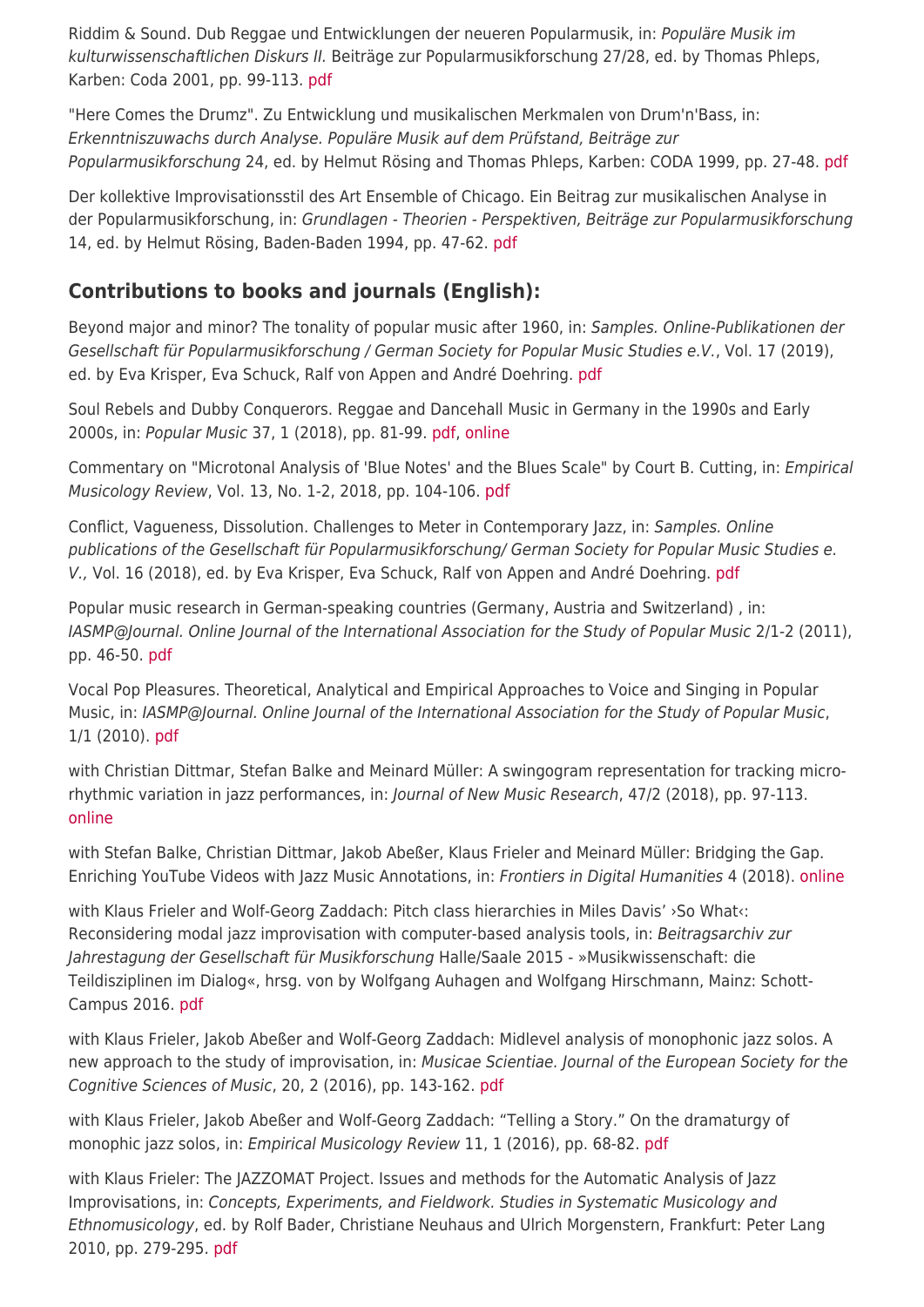with Daniel Müllensiefen and Klaus Frieler: The Perception of Accents in Pop Music Melodies, in: Journal of New Music Research, 38 (2009), pp. 19-44. [pdf](http://www.tandfonline.com/doi/pdf/10.1080/09298210903085857)

### **Contributions to Conference Proceedings:**

with Klaus Frieler and Frank Höger: Anatomy of a lick. Structure & variants, history & transmission, in: Book of Abstracts of the Digital Humanities Conference, Utrecht 2019. [html](https://dev.clariah.nl/files/dh2019/boa/0638.html)

with Frank Höger and Klaus Frieler: Digging into pattern usage within jazz improvisation (Pattern History Explorer, Pattern Search and Similarity Search), in: Book of Abstracts of the Digital Humanities Conference, Utrecht 2019. [html](https://dev.clariah.nl/files/dh2019/boa/0723.html)

with Klaus Frieler, Frank Höger, and Simon Dixon: Two web applications for exploring melodic patterns in jazz solo databases, in: Proceedings of the 19th International Society for Music Information Retrieval Conference, ISMIR 2018, Paris, France, pp. 777-783. [pdf](http://www.mu-on.org/frieler/docs/frieler_et_al_2018_two-web-applications.pdf)

with Klaus Frieler: Onbeat oder offbeat? Überlegungen zur symbolischen Darstellung von Musik am Beispiel der metrischen Quantisierung, in: INFORMATIK 2017, Lecture Notes in Informatics (LNI), Gesellschaft für Informatik, ed. by Maximilian Eibl and Martin Gaedke, Bonn 2017, pp. 111-125[. pdf](https://dl.gi.de/bitstream/handle/20.500.12116/4091/B1-6.pdf)

with Jakob Abeßer, Estefanía Caro, Klaus Frieler and Wolf-Georg Zaddach: Score-Informed analysis of intonation and pitch modulation in jazz solos, in: Proceedings of the 16th International Society for Music Information Retrieval Conference, ISMIR 2015, Málaga, Spain, October 26-30, 2015, ed. by Meinard Müller und Frans Wiering, 2015 (online), pp. 823-829. [pdf](http://ismir2015.uma.es/articles/135_Paper.pdf)

with Christian Dittmar and Meinard Müller: Automated estimation of ride cymbal swing ratio in jazz recordings, in: Proceedings of the 16th International Society for Music Information Retrieval Conference, ISMIR 2015, Málaga, Spain, October 26-30, 2015, ed. by Meinard Müller und Frans Wiering, 2015 (online), pp. 271-277. [pdf](http://ismir2015.uma.es/articles/143_Paper.pdf)

with Jakob Abeßer, Estefanía Cano and Klaus Frieler: Dynamics in jazz improvisation. Score-informed estimation and contextual analysis of tone intensities in trumpet and saxophone solos, in: Proceedings of the 8<sup>th</sup> Conference on Interdisciplinary Musicology (CIM14), Berlin, 4-6 December 2014 (online). [pdf](http://www.mu-on.org/frieler/docs/CIM_2014_Jazz_Solo_Dynamics_FINAL_VERSION.pdf)

with Axel Berndt, Rainer Groh, Tilo Hähnel and Felix Schönfeld: Vocalmetrics. An interactive software for visualization and classification of music, in: Proceedings of the 9th Audio Mostly: A Conference on Interaction With Sound, 2014, October 1-3, Aalborg, Denmark. [pdf](http://www.hfm-weimar.de/popvoices/publikationen/Berndt_et_al_2014_Vocalmetrics.pdf)

with Jakob Abeßer, Klaus Frieler and Wolf-Georg Zaddach: Score-informed tracking and contextual analysis of fundemental frequency contours in trumpet and saxophone jazz solos, in: Proceedings of the 17th International Conference on Digital Audio Effects (DAFx-14), Erlangen, Germany, September 1-5, 2014. [pdf](http://www.dafx14.fau.de/papers/dafx14_jakob_abesser_score_informed_tracking_a.pdf)

with Jakob Abeßer, Klaus Frieler and Wolf-Georg Zaddach: Introducing the Jazzomat Project - Jazz Solo Analysis Using Music Information Retrieval Methods, in: Proceedings of 10th International Symposium on Computer Music Multidisciplinary Research (CMMR) "Sound, Music and Motion" in Marseille on 15-18 October 2013. [pdf](http://www.cmmr2013.cnrs-mrs.fr/Docs/CMMR2013Proceedings.pdf)

with Klaus Frieler, Jakob Abesser and Wolf-Georg Zaddach: Introducing the Jazzomat Project and the MeloPy Library, in: Proceedings of the Third International Workshop on Folk Music Analysis (2013), ed. by Peter van Kranenburg, Christina Anagnostopoulou und Anja Volk, Meertens Institute, Amsterdam, and Utrecht University Department of Information and Computing Sciences, pp. 76-78. [pdf](http://igitur-archive.library.uu.nl/math/2013-0604-200726/fma2013_proceedings.pdf)

The Study of Rhythm in Popular Music. Approaches and Empirical Results, in: Proceedings of the 5th Triennal Conference of the European Society for the Cognitive Sciences of Music (ESCOM), ed. by Reinhard Kopiez, Andreas C. Lehmann, Irving Wolther and Christian Wolf, Hanover 2003, pp. 38-41. [pdf](https://www.hfm-weimar.de/fileadmin/jazz_pop/publikation/escom5.pdf)